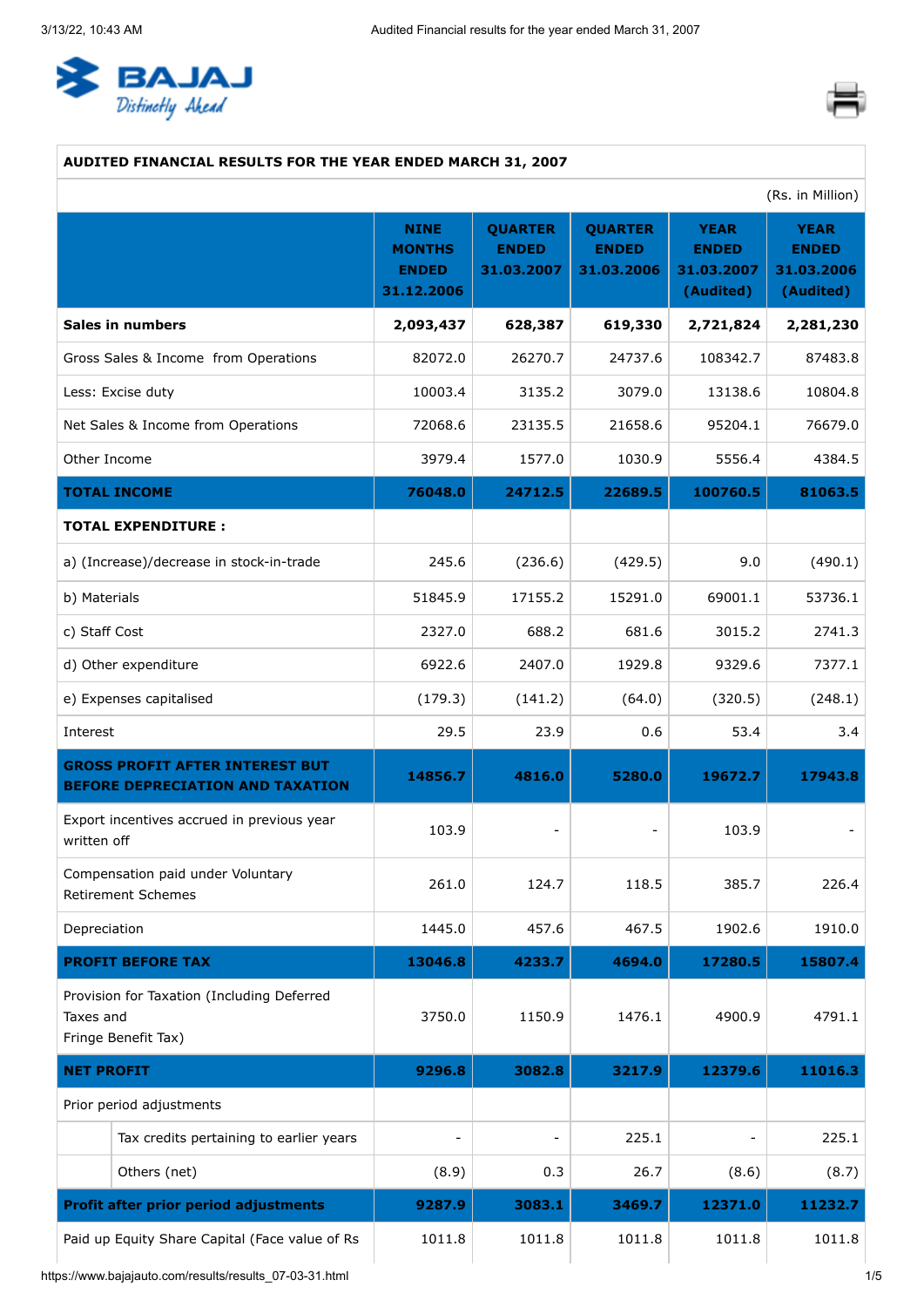| $10/-$ )                                                                               |      |      |      |            |            |
|----------------------------------------------------------------------------------------|------|------|------|------------|------------|
| Reserves excluding Revaluation Reserves                                                |      |      |      | 54331.4    | 46695.5    |
| <b>Basic and Diluted Earnings per Share of</b><br>Rs. 10/- each (not annualised) (Rs). | 91.8 | 30.5 | 34.3 | 122.3      | 111.0      |
| Aggregate of Public Shareholding:                                                      |      |      |      |            |            |
| No. of shares                                                                          |      |      |      | 68,986,672 | 68,727,147 |
| Percentage of Shareholding                                                             |      |      |      | 68.18%     | 67.92%     |
|                                                                                        |      |      |      |            |            |

CONSOLIDATED FINANCIAL AND SEGMENT-WISE RESULTS OF BAJAJ AUTO LIMITED AND ITS SUBSIDIARIES, JOINT VENTURES AND ASSOCIATES

#### **AUDITED CONSOLIDATED FINANCIAL RESULTS FOR THE YEAR ENDED MARCH 31, 2007**

|                                                                                     |                                                            |                                              |                                              |                                                        | (Rs. in Million)                                       |
|-------------------------------------------------------------------------------------|------------------------------------------------------------|----------------------------------------------|----------------------------------------------|--------------------------------------------------------|--------------------------------------------------------|
|                                                                                     | <b>NINE</b><br><b>MONTHS</b><br><b>ENDED</b><br>31.12.2006 | <b>QUARTER</b><br><b>ENDED</b><br>31.03.2007 | <b>QUARTER</b><br><b>ENDED</b><br>31.03.2006 | <b>YEAR</b><br><b>ENDED</b><br>31.03.2007<br>(Audited) | <b>YEAR</b><br><b>ENDED</b><br>31.03.2006<br>(Audited) |
| Net Sales / Income from operations                                                  | 75291.7                                                    | 25895.0                                      | 22975.2                                      | 101186.7                                               | 81037.4                                                |
|                                                                                     |                                                            |                                              |                                              |                                                        |                                                        |
| <b>TOTAL EXPENDITURE:</b>                                                           |                                                            |                                              |                                              |                                                        |                                                        |
| a) Materials                                                                        | 52036.4                                                    | 16954.1                                      | 14873.5                                      | 68990.5                                                | 53281.5                                                |
| b) Staff Cost                                                                       | 2352.9                                                     | 706.6                                        | 691.1                                        | 3059.5                                                 | 2763.6                                                 |
| c) Other expenditure                                                                | 6909.7                                                     | 2518.6                                       | 1966.3                                       | 9428.3                                                 | 7391.4                                                 |
| d) Expenses capitalised                                                             | (179.3)                                                    | (141.2)                                      | (64.0)                                       | (320.5)                                                | (248.1)                                                |
| Interest                                                                            | 29.5                                                       | 25.9                                         | 0.6                                          | 55.4                                                   | 3.4                                                    |
| <b>Gross Profit after Interest but before</b><br><b>Depreciation &amp; Taxation</b> | 14142.5                                                    | 5831.0                                       | 5507.7                                       | 19973.5                                                | 17845.6                                                |
| Export incentives accrued in previous year<br>written off                           | 103.9                                                      |                                              |                                              | 103.9                                                  |                                                        |
| Compensation paid under Voluntary Retirement<br>Schemes                             | 261.0                                                      | 124.7                                        | 118.8                                        | 385.7                                                  | 227.8                                                  |
| Depreciation                                                                        | 1447.1                                                     | 458.8                                        | 468.3                                        | 1905.9                                                 | 1912.8                                                 |
| Profit before Tax and share of profit on<br><b>Investments in Associates</b>        | 12330.5                                                    | 5247.5                                       | 4920.6                                       | 17578.0                                                | 15705.0                                                |
| Add: Share of Profit after tax on Investments in<br>Associates                      | 109.8                                                      | 94.1                                         | 37.9                                         | 203.9                                                  | 93.1                                                   |
| <b>Profit before Tax</b>                                                            | 12440.3                                                    | 5341.6                                       | 4958.5                                       | 17781.9                                                | 15798.1                                                |
| Provision for Taxation (Including Deferred Taxes<br>& Fringe Benefit Tax)           | 3949.4                                                     | 1330.1                                       | 1628.6                                       | 5279.5                                                 | 5093.7                                                 |
| <b>Net Profit</b>                                                                   | 8490.9                                                     | 4011.5                                       | 3329.9                                       | 12502.4                                                | 10704.4                                                |

https://www.bajajauto.com/results/results\_07-03-31.html 2/5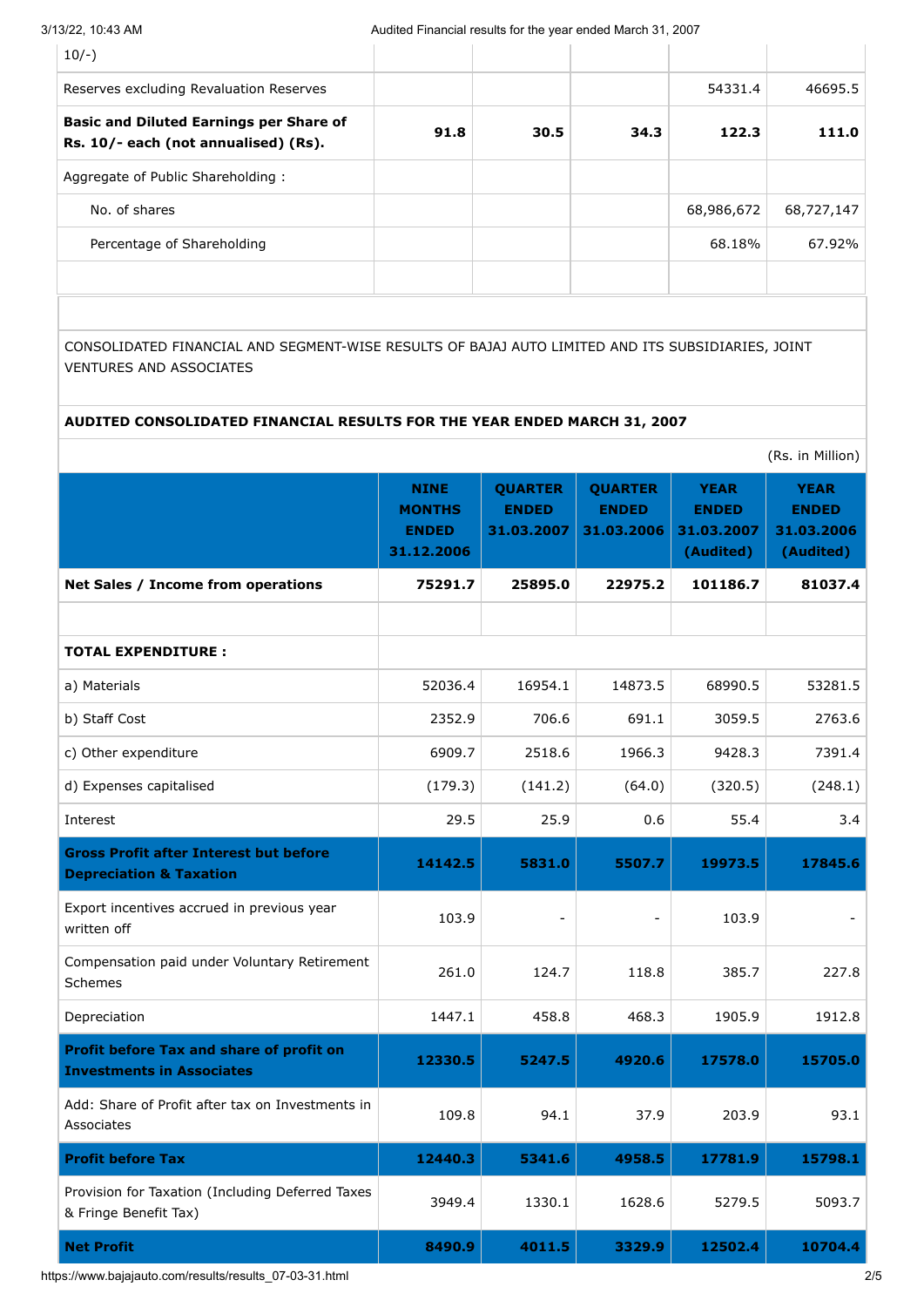| Prior period adjustments                                       |         |        |        |         |         |
|----------------------------------------------------------------|---------|--------|--------|---------|---------|
| Tax credits/ (debits) pertaining to earlier<br>years           |         | 4.9    | 228.2  | 4.9     | 228.2   |
| Others (net)                                                   | (8.9)   | 0.3    | 26.7   | (8.6)   | (8.7)   |
| <b>Profit after prior period adjustments</b>                   | 8482.0  | 4016.7 | 3584.8 | 12498.7 | 10923.9 |
| Less: Minority Interest in Net Income of<br>subsidiaries       | (226.9) | 232.1  | 11.4   | 5.2     | (122.1) |
|                                                                | 8708.9  | 3784.6 | 3573.4 | 12493.5 | 11046.0 |
| Adjustments on account of write down of<br>deferred tax assets |         | 10.7   |        | 10.7    |         |
| Income attributable to consolidated group                      | 8708.9  | 3773.9 | 3573.4 | 12482.8 | 11046.0 |
|                                                                |         |        |        |         |         |

| SEGMENT-WISE REVENUE, RESULTS AND CAPITAL EMPLOYED |  |  |
|----------------------------------------------------|--|--|
|                                                    |  |  |

|                                                                | (Rs. in Million)                                           |                                              |                                              |                                                        |                                                        |
|----------------------------------------------------------------|------------------------------------------------------------|----------------------------------------------|----------------------------------------------|--------------------------------------------------------|--------------------------------------------------------|
|                                                                | <b>NINE</b><br><b>MONTHS</b><br><b>ENDED</b><br>31.12.2006 | <b>QUARTER</b><br><b>ENDED</b><br>31.03.2007 | <b>QUARTER</b><br><b>ENDED</b><br>31.03.2006 | <b>YEAR</b><br><b>ENDED</b><br>31.03.2007<br>(Audited) | <b>YEAR</b><br><b>ENDED</b><br>31.03.2006<br>(Audited) |
| <b>Segment Revenue</b>                                         |                                                            |                                              |                                              |                                                        |                                                        |
| Automotive                                                     | 71999.9                                                    | 23255.7                                      | 21674.2                                      | 95255.6                                                | 76728.2                                                |
| Insurance                                                      | 34709.1                                                    | 31522.4                                      | 17593.1                                      | 66231.5                                                | 38440.4                                                |
| Investment & Others                                            | 4007.6                                                     | 1584.9                                       | 1066.4                                       | 5592.5                                                 | 4470.7                                                 |
| <b>Total</b>                                                   | 110716.6                                                   | 56363.0                                      | 40333.7                                      | 167079.6                                               | 119639.3                                               |
| Less: Inter segment Revenue                                    | 273.1                                                      | 246.9                                        | 42.9                                         | 520.0                                                  | 254.5                                                  |
| <b>Net Sales/Income from operations</b>                        | 110443.5                                                   | 56116.1                                      | 40290.8                                      | 166559.6                                               | 119384.8                                               |
| <b>Segment Profit/(Loss) before Tax and</b><br><b>Interest</b> |                                                            |                                              |                                              |                                                        |                                                        |
| Automotive                                                     | 9293.8                                                     | 2723.8                                       | 3759.9                                       | 12017.6                                                | 11826.9                                                |
| Insurance                                                      | (667.3)                                                    | 1120.6                                       | 196.5                                        | 453.3                                                  | (167.4)                                                |
| Investment & Others                                            | 3843.3                                                     | 1523.1                                       | 1002.7                                       | 5366.4                                                 | 4142.0                                                 |
| <b>Total</b>                                                   | 12469.8                                                    | 5367.5                                       | 4959.1                                       | 17837.3                                                | 15801.5                                                |
| Less: Interest                                                 | 29.5                                                       | 25.9                                         | 0.6                                          | 55.4                                                   | 3.4                                                    |
| <b>Total Profit Before Tax</b>                                 | 12440.3                                                    | 5341.6                                       | 4958.5                                       | 17781.9                                                | 15798.1                                                |
| <b>Capital Employed</b>                                        |                                                            |                                              |                                              |                                                        |                                                        |
| Automotive                                                     | 10029.0                                                    | 10108.5                                      | 6839.9                                       | 10108.5                                                | 6839.9                                                 |
| Insurance                                                      | 5119.6                                                     | 7968.2                                       | 5640.1                                       | 7968.2                                                 | 5640.1                                                 |
| Investment & Others                                            | 62387.3                                                    | 66061.0                                      | 60325.7                                      | 66061.0                                                | 60325.7                                                |
|                                                                |                                                            |                                              |                                              |                                                        |                                                        |

https://www.bajajauto.com/results/results\_07-03-31.html 3/5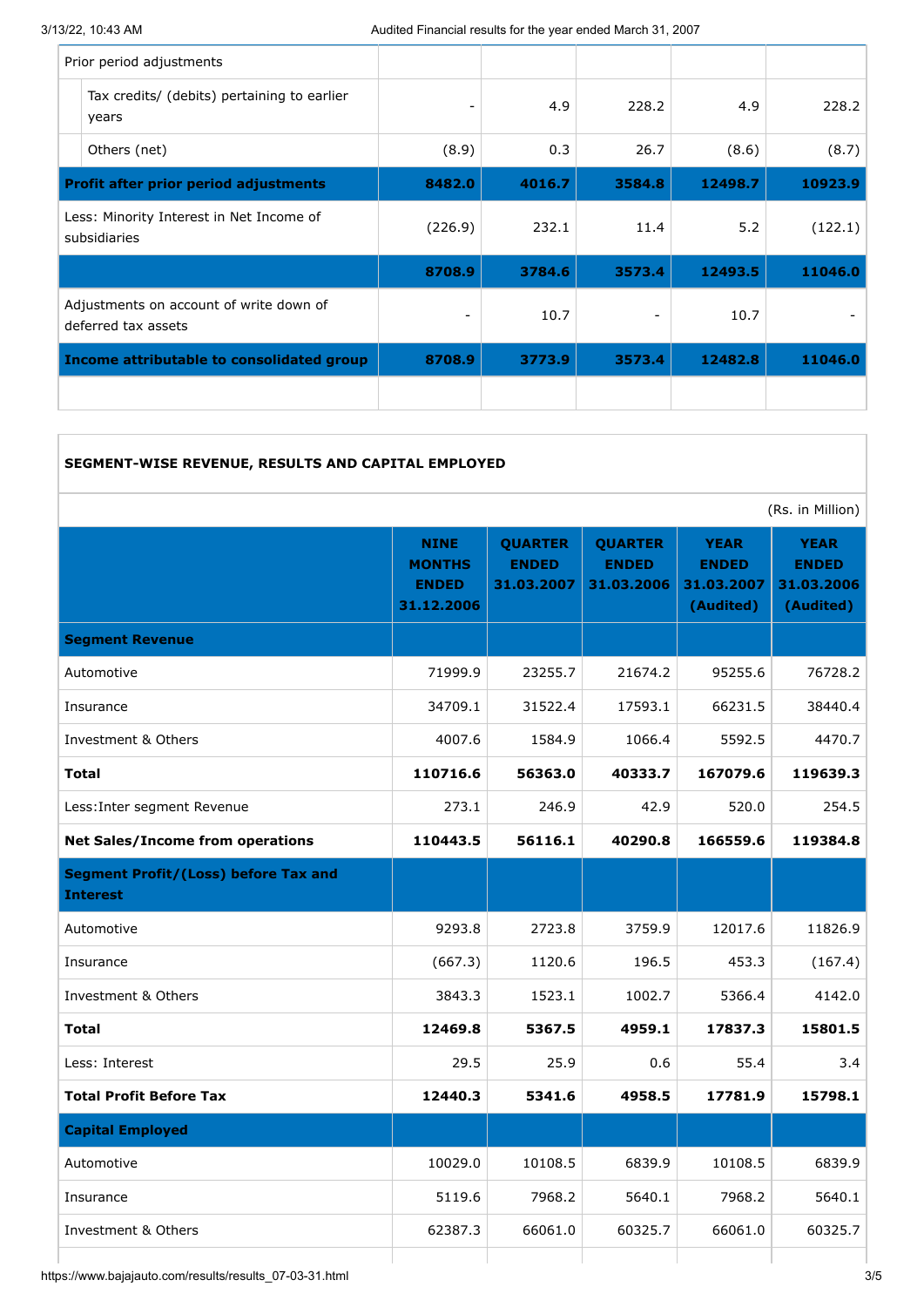| Unallocable | 1201.4  | (3867.7) | (3828.9) | (3867.7) | (3828.9) |
|-------------|---------|----------|----------|----------|----------|
| Total       | 78737.3 | 80270.0  | 68976.8  | 80270.0  | 68976.8  |
|             |         |          |          |          |          |

# **NOTE:**

The consolidated financial results include results of the following companies:

| <b>Name Of The Company</b>                            | % shareholding and<br>voting power of Bajaj Auto<br><b>Limited and Subsidiaries</b> | <b>Segment</b>              | <b>Consolidated as</b> |
|-------------------------------------------------------|-------------------------------------------------------------------------------------|-----------------------------|------------------------|
| a) Bajaj Auto Holdings Limited                        | 100%                                                                                | Investment                  | Subsidiary             |
| b) Bajaj Allianz General Insurance Company<br>Limited | 74%                                                                                 | Insurance - general         | Subsidiary             |
| c) Bajaj Allianz Life Insurance Company Limited       | 74%                                                                                 | Insurance - life            | Subsidiary             |
| d) PT. Bajaj Auto Indonesia                           | 95%                                                                                 | Automotive                  | Subsidiary             |
| e) Maharashtra Scooters Limited                       | 24%                                                                                 | Automotive &<br>Investments | Joint venture          |
| f) Bajaj Auto Finance Limited                         | 44.42%                                                                              | Hire Purchase<br>Financing  | Associate              |

#### **NOTES:**

1. Gross Written Premium (GWP) for the quarter and year ended March 31, 2007 of general insurance business is Rs. 5,018.2 million and Rs. 18,033.4 million respectively. The corresponding figure for the quarter and year ended March 31, 2006 was Rs. 3,292.9 million and Rs. 12,845.7 million respectively.

Gross Written Premium (GWP) for the quarter and year ended March 31, 2007 of life insurance business is Rs. 26,012.4 million and Rs. 53,100 million respectively. The corresponding figure for the quarter and year ended March 31, 2006 was Rs. 15,496.6 million and Rs. 31,335.8 million respectively.

- 2. For the purpose of consolidated financials the net result of the insurance business revenue accounts together with shareholders income and transfers to policyholders revenue account in accordance with the reporting framework of IRDA, amounting to a net surplus of Rs. 528.1 million prior to elimination of inter segment revenue of Rs. 189.5 million for the year ended March 31, 2007, has been included in a manner consistent with the parent's reporting format as was done for the previous periods. However, for reporting segment information, segment revenues for both insurance businesses represent the premiums earned and other income.
- 3. The Consolidated Financial Statements exclude Bajaj Allianz Financial Distributors Ltd, an Indian Company which is a joint venture between Bajaj Auto Ltd. and Allianz SE, Germany as the first financial year of the company will be from the date of incorporation of the company i.e. 16th March 2007 till 31st March 2008.
- 4. Directors recommend a dividend of Rs. 40 per share (400 %) subject to approval of shareholders.